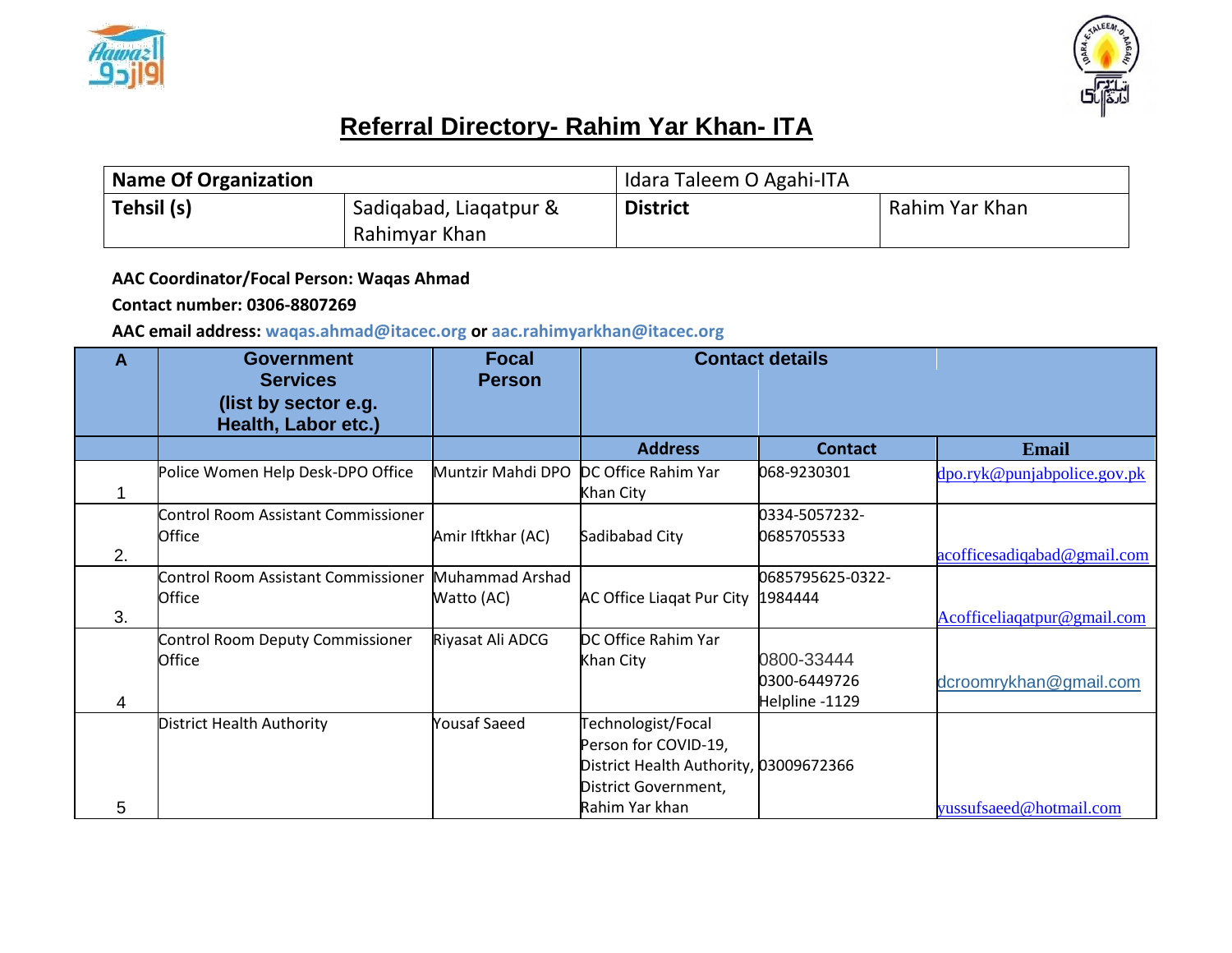



|                |                                                                                            | Rana Muhammad             | CO Office Rahim Yar                             |                        |                          |
|----------------|--------------------------------------------------------------------------------------------|---------------------------|-------------------------------------------------|------------------------|--------------------------|
| 6              | Chief Executive Officer Education                                                          | Azhar                     | Khan                                            | 068-9230044            | Edo.edu.ryk@gmail.com    |
|                | Deputy Director Social welfare                                                             | Aysha Mujtaba             | Fouji Colony Liagat Pur                         | 068-5792215            |                          |
| $\overline{7}$ |                                                                                            |                           |                                                 |                        | Ayeshagull760@gmail.com  |
|                |                                                                                            | <b>Mohammad Afzal</b>     |                                                 |                        |                          |
|                | Social Welfare Sadiqabad                                                                   | (Additional Charge)       | Sadiqabad City                                  | 0301-7652316           |                          |
| 8              |                                                                                            |                           |                                                 |                        | doswrykpb@yahoo.com      |
|                | District Social Welfare Office                                                             | Muhammad Afzal            | Near SH.Zaid Hospital                           | 0301-7652316           |                          |
|                |                                                                                            |                           | back gate-Rahim Yar                             |                        |                          |
| 9              |                                                                                            |                           | Khan                                            |                        | doswrykpb@yahoo.com      |
|                | abor & Human Resource Department Malik Faroog Ahmad Office of Deputy Director 0308-6537639 |                           |                                                 |                        |                          |
|                |                                                                                            |                           | Labour and Human                                |                        |                          |
|                |                                                                                            |                           | <b>Resource Department</b>                      |                        |                          |
|                |                                                                                            |                           | Gulshan Iqbal Block x                           |                        |                          |
| 10             |                                                                                            |                           | Rahim Yar Khan.                                 |                        | dol.ryk@gmail.com        |
|                | <b>Child Protection Bureau</b>                                                             | Sami Malik-DO             | Near Airport-Yousaf                             | 0321-6996133-Help Line |                          |
| 11             |                                                                                            |                           | Abad Rahim Yar Khan                             | 1121                   | maliksami81@gmail.com    |
|                | Women Development Department                                                               | <b>Anam Malik</b>         | Working women hostel                            | 0324-7880647           |                          |
|                |                                                                                            |                           | Madina town Rahim Yar                           |                        |                          |
| 12             |                                                                                            |                           | Khan                                            |                        | Anammalik@live.com       |
|                | Dar Ul Aman                                                                                | Miss Zobia                | Chak-111 NP Iqbal Nagar 0300-3876455            |                        |                          |
| 13             |                                                                                            | Muddasar                  | <b>RYK</b>                                      |                        | zobiamudasar@gmail.com   |
|                |                                                                                            | Imran Sajid (Rescue       |                                                 |                        |                          |
|                | In charge Rescue 1122                                                                      | and Safety Officer)       | Liatgat Pur City                                | 0685693221-2           |                          |
| 14             |                                                                                            |                           |                                                 |                        | $Rso1122$ lqp@gmail.com  |
|                | Rescue 1122                                                                                | Doctor Abdul Star         | Near Allama Iqbal                               | 068-9230011            |                          |
|                |                                                                                            | <b>District Emergency</b> | Library, City Rahim Yar                         | $-1122$                |                          |
|                |                                                                                            | Officer                   | Khan                                            |                        |                          |
| 15             |                                                                                            | <b>Rescue Office</b>      |                                                 |                        | Deo.ryk@gov.pk           |
|                | Rescue 1122                                                                                | Ashiq Mehmood             | Sadiq Abad City                                 | 0302-7631936           |                          |
|                |                                                                                            | (Rescue and Safety        |                                                 | -068-5702001           |                          |
| 16             |                                                                                            | Officer)                  |                                                 |                        | Rescuee1122sdk@gmail.com |
|                | Helpline for COVID-19                                                                      |                           | Punjab Government Government Primary and 1190 & |                        |                          |
| 17             |                                                                                            |                           | Secondary Health Care                           | 1033                   | yussufsaeed@hotmail.com  |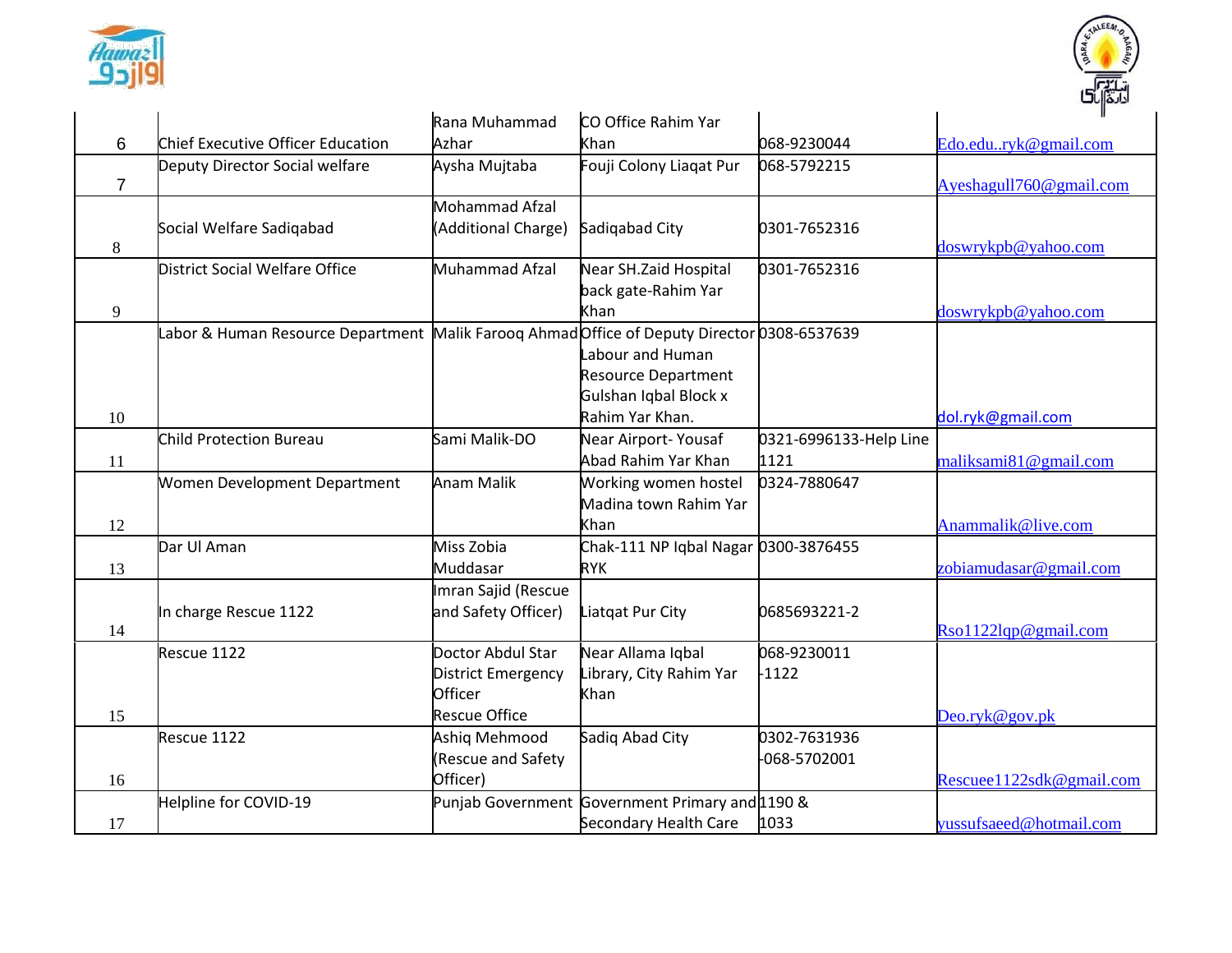



|    |                                   |                                                        | Punjab                                         |                                |                                                   |
|----|-----------------------------------|--------------------------------------------------------|------------------------------------------------|--------------------------------|---------------------------------------------------|
| 18 | <b>District Harmony Committee</b> | Ali Shehzad DC RYK                                     | DC Office Rahim Yar<br>Khan City               | 068-9230233<br>0092-68-9230273 | dcorykhan@punjab.gov.pk<br>riasatali199@gmail.com |
| 19 | Punjab Bar Council                | Sardar Abdul Basit<br>Khan (Advocate<br>Supreme Court) | District Courts Rahim Yar 0300-9676654<br>Khan |                                | basitkhanadvocate@yahoo.com                       |

|   | <b>Non-Mandated</b><br><b>Structures</b><br>(recognized by the | <b>Focal</b>      |                                                                                | <b>Contact details</b> |                                          |
|---|----------------------------------------------------------------|-------------------|--------------------------------------------------------------------------------|------------------------|------------------------------------------|
| B | govt.)                                                         | <b>Person</b>     | <b>Address</b>                                                                 | Tel &<br><b>Mobile</b> | <b>Email</b>                             |
|   | Human Appeal                                                   | Rukhsana Mubarak  | 143 Houae road Tehsil Liaqat<br>pur District Rahim Yar Khan                    | 0300-9679359           | rukhsana@helpfoundation-<br>pakistan.org |
| 2 | <b>READ Pakistan</b>                                           | Mr. Shahid Saleem | READ Pakistan office Jail Road<br>Rahim Yar Khan                               | 0304-2397304           | reedryk@gmail.com                        |
| 3 | Anjuman Behboodi e<br>Awam                                     | Mr. Shahid Ahmad  | Rahim Yar Khan City                                                            | 0300-8675330           | abangolqp@gmail.com                      |
| 4 | <b>International Rescue</b><br>Committee                       | M. Shahbaz        | 96 A Abbasia Town Rahim Yar<br>Khan                                            | 0304-2997585           | shahbaz.ahmad@rescue.org                 |
| 5 | Human Development<br>Foundation                                | Atiq ul Rehman    | Human Development<br><b>Foundation Office Gulshan</b><br>Iqbal Rahim Yar Khan. | 0300-6804438           | attiq.rahman@hdfpk.com                   |
| 6 | National Rural Support Samina Ashraf<br>Program                |                   | Khan Pur Adda Rahim Yar Khan 0301-8580155                                      |                        | nrsp.ryk@gmail.co                        |
| 7 | Qadria Welfare Society M. Amjad                                |                   | Qadria Travels Gulmerg road<br>Rahim Yar Khan                                  | 0333-7448447           | amjadshahzad@engineer.com                |
| 8 | Jaag Welfare Society                                           | Abdul Rab Farooqi | Bhatta Colony Rahm Yar Khan                                                    | 0300-9673643           | abdulrabfaroogi@gmail.com                |
| 9 | Transgender<br>Community                                       | Qamar Kashish     | Rahim Yar Khan City                                                            | 0303-6184138           | madamkashish@gmail.com                   |